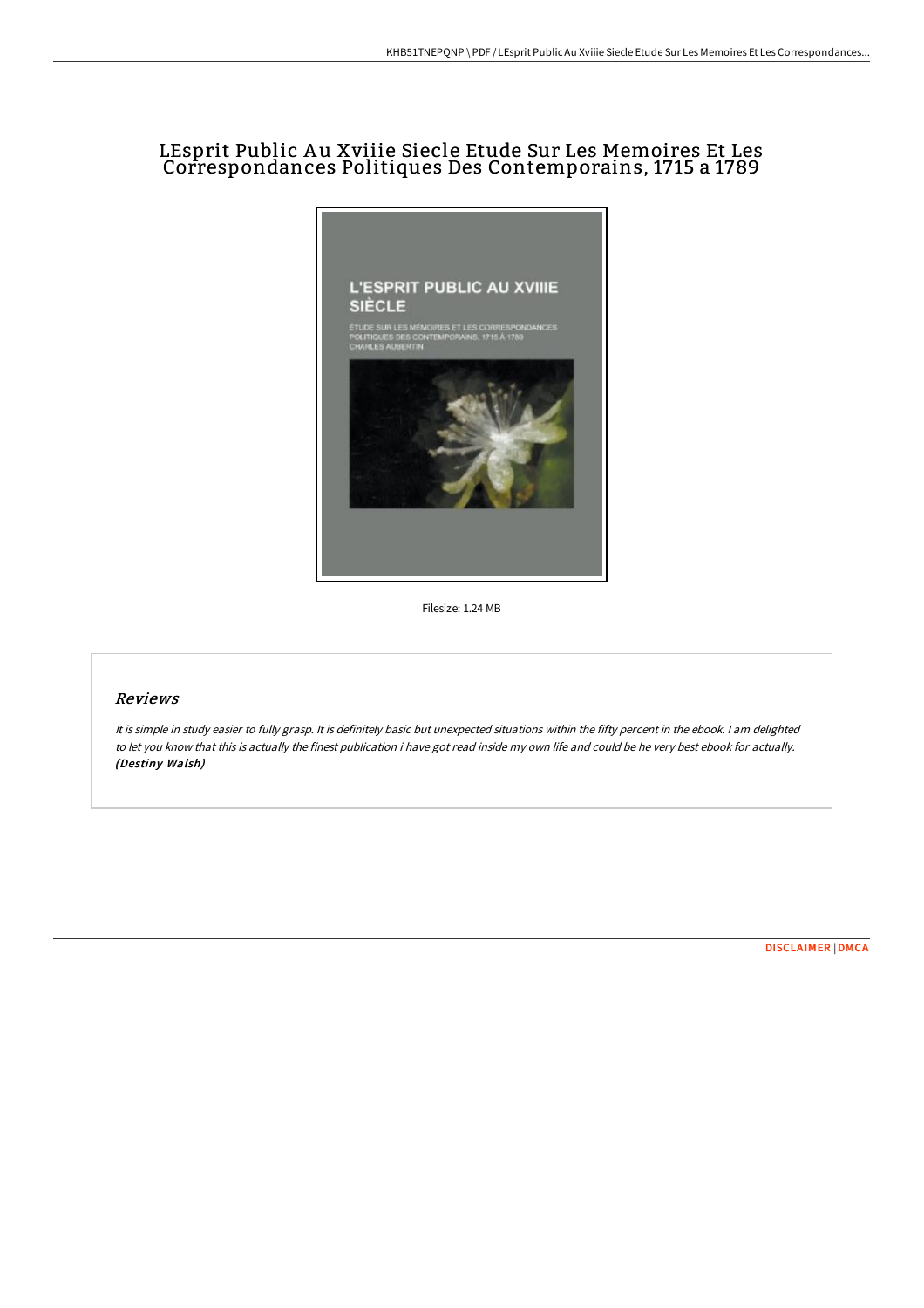### LESPRIT PUBLIC AU XVIIIE SIECLE ETUDE SUR LES MEMOIRES ET LES CORRESPONDANCES POLITIQUES DES CONTEMPORAINS, 17 15 A 1789



To save LEsprit Public Au Xviiie Siecle Etude Sur Les Memoires Et Les Correspondances Politiques Des Contemporains, 1715 a 1789 PDF, you should refer to the web link under and save the ebook or have accessibility to additional information which might be related to LESPRIT PUBLIC AU XVIIIE SIECLE ETUDE SUR LES MEMOIRES ET LES CORRESPONDANCES POLITIQUES DES CONTEMPORAINS, 1715 A 1789 book.

RareBooksClub. Paperback. Book Condition: New. This item is printed on demand. Paperback. 26 pages. Original publisher: Washington, DC : Dept. of Veterans Affairs, Office of Inspector General, Office of Healthcare Inspections, 2009 OCLC Number: (OCoLC)421070690 Subject: Medical centers --Illinois -- Chicago. Excerpt: . . . Combined Assessment Program Review of the North Chicago VA Medical Center, North Chicago, IL We found that ED physicians are emergency medicine specialists. Other ED staff have specialized training as Sexual Assault Nurse Examiners or emergency medical technicians or have training in pediatric life support. We found completed competency assessments for ED nursing staff. We conducted EOC tours and found that the environment was clean, secure, and safe and that equipment was appropriately maintained. We made no recommendations. The purpose of this review was to evaluate whether the Medication medical center had adequate medication management Management practices. A safe medication management system includes medication ordering, administering, and monitoring. We reviewed selected medication management processes in the intensive care, medical surgical, MH, and CLC units. We found adequate management of medications brought into the facility by patients or their families. Nurses appropriately scanned patient armbands and used personal identifiers to correctly identify patients prior to medication administration. We found that reconciliation of controlled substances discrepancies at the unit level was adequate. We reviewed 47 doses of PRN (as needed ) pain medication given to patients January 18 - 20, 2009. Clinicians documented the effectiveness of these medications within the timeframe required by medical center policy in 44 ( 94 percent ) of the doses. We made no recommendations. The purpose of this review was to assess the extent that the Survey of medical center used quarterly SHEP results to improve Healthcare patient care, treatment, and services. The Performance Experiences of Analysis Center for Excellence...

 $\boxed{m}$ Read LEsprit Public Au Xviiie Siecle Etude Sur Les Memoires Et Les [Correspondances](http://techno-pub.tech/lesprit-public-au-xviiie-siecle-etude-sur-les-me.html) Politiques Des Contemporains, 1715 a 1789 Online

Download PDF LEsprit Public Au Xviiie Siecle Etude Sur Les Memoires Et Les [Correspondances](http://techno-pub.tech/lesprit-public-au-xviiie-siecle-etude-sur-les-me.html) Politiques Des Contemporains, 1715 a 1789

E) Download ePUB LEsprit Public Au Xviiie Siecle Etude Sur Les Memoires Et Les [Correspondances](http://techno-pub.tech/lesprit-public-au-xviiie-siecle-etude-sur-les-me.html) Politiques Des Contemporains, 1715 a 1789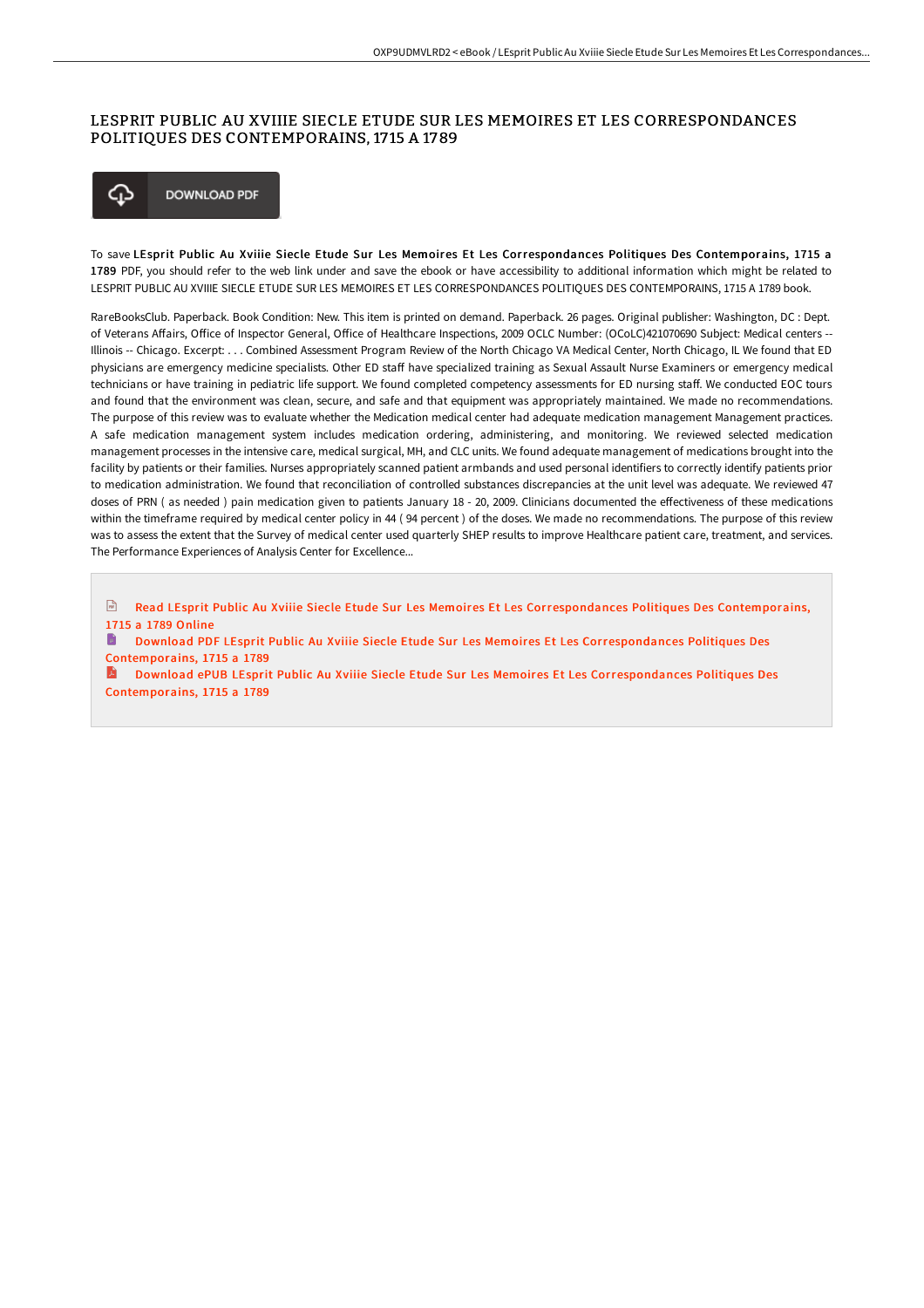## Related PDFs

[PDF] Letters to Grant Volume 2: Volume 2 Addresses a Kaleidoscope of Stories That Primarily, But Not Exclusively , Occurred in the United States. It de

Access the web link beneath to download "Letters to Grant Volume 2: Volume 2 Addresses a Kaleidoscope of Stories That Primarily, But Not Exclusively, Occurred in the United States. It de" PDF file. Save [ePub](http://techno-pub.tech/letters-to-grant-volume-2-volume-2-addresses-a-k.html) »

[PDF] Salsa moonlight ( care of children imaginative the mind picture book masterpiece. the United States won the Caldecott gold(Chinese Edition)

Access the web link beneath to download "Salsa moonlight (care of children imaginative the mind picture book masterpiece. the United States won the Caldecott gold(Chinese Edition)" PDF file. Save [ePub](http://techno-pub.tech/salsa-moonlight-care-of-children-imaginative-the.html) »

[PDF] TJ new concept of the Preschool Quality Education Engineering the daily learning book of: new happy learning young children (3-5 years) Intermediate (3)(Chinese Edition)

Access the web link beneath to download "TJ new concept of the Preschool Quality Education Engineering the daily learning book of: new happy learning young children (3-5 years) Intermediate (3)(Chinese Edition)" PDF file. Save [ePub](http://techno-pub.tech/tj-new-concept-of-the-preschool-quality-educatio-1.html) »

[PDF] TJ new concept of the Preschool Quality Education Engineering the daily learning book of: new happy learning young children (2-4 years old) in small classes (3)(Chinese Edition)

Access the web link beneath to download "TJ new concept of the Preschool Quality Education Engineering the daily learning book of: new happy learning young children (2-4 years old) in small classes (3)(Chinese Edition)" PDF file. Save [ePub](http://techno-pub.tech/tj-new-concept-of-the-preschool-quality-educatio-2.html) »

[PDF] America s Longest War: The United States and Vietnam, 1950-1975 Access the web link beneath to download "America s Longest War: The United States and Vietnam, 1950-1975" PDF file. Save [ePub](http://techno-pub.tech/america-s-longest-war-the-united-states-and-viet.html) »

### [PDF] DK Readers Disasters at Sea Level 3 Reading Alone

Access the web link beneath to download "DK Readers Disasters at Sea Level 3 Reading Alone" PDF file. Save [ePub](http://techno-pub.tech/dk-readers-disasters-at-sea-level-3-reading-alon.html) »